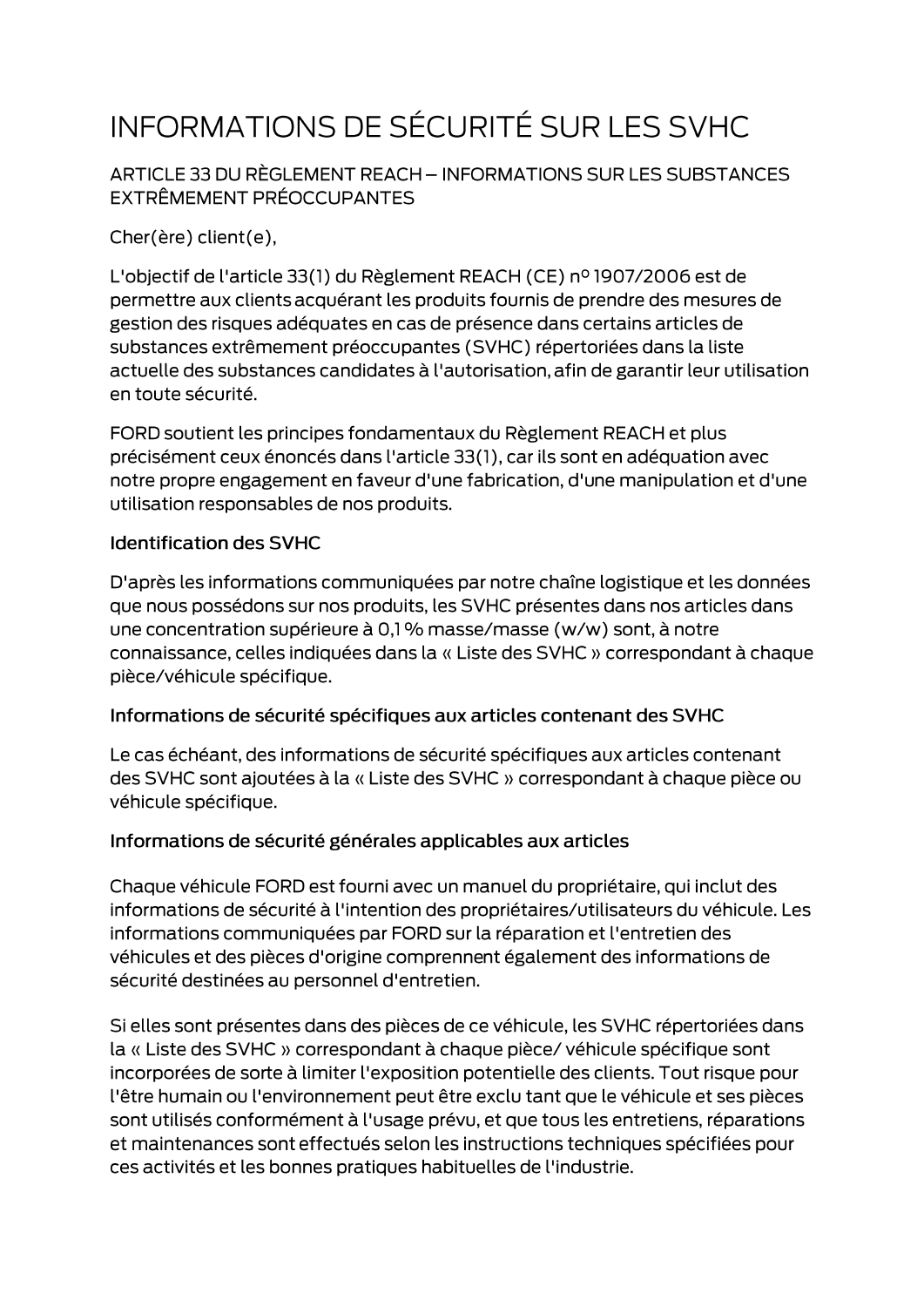Dans l'Union européenne, le traitement des véhicules hors d'usage peut s'opérer uniquement dans une installation de traitement autorisée. Les pièces des véhicules doivent être traitées conformément à la législation locale applicable et aux directives des autorités locales.

## Modèle: Ford EcoSport

Liste des SVHC basée sur la liste des substances candidates de l'ECHA datée du ler janvier 2022

### Informations de sécurité spécifiques aux articles contenant des SVHC

Aucune information de sécurité spécifique n'est requise - Suivre les Informations de sécurité générales applicables aux articles.

| <b>Commodity</b>                                                        | <b>REACH SVHCs</b>                                          |
|-------------------------------------------------------------------------|-------------------------------------------------------------|
| <b>A/C Compressor</b>                                                   | Lead[7439-92-1]                                             |
| A/C Lines, Receiver Drier and<br><b>Accumulator</b>                     | Lead[7439-92-1]                                             |
| <b>ABS/ESC Module</b>                                                   | Lead[7439-92-1]                                             |
| <b>Accessories</b>                                                      | 1,2-Dimethoxyethane[110-71-4]                               |
|                                                                         | 1-Methyl-2-pyrrolidone[872-50-4]                            |
|                                                                         | C,C'-azodi(formamide)[123-77-3]                             |
|                                                                         | Lead[7439-92-1]                                             |
| <b>Adaptive Cruise Control</b>                                          | Lead[7439-92-1]                                             |
| <b>AIS - Air Cleaner and Low</b><br><b>Pressure Ducts</b>               | Lead[7439-92-1]                                             |
| <b>AIS - High Pressure Ducts</b>                                        | Imidazolidine-2-thione[96-45-7]                             |
|                                                                         | Lead[7439-92-1]                                             |
| <b>Alternator</b>                                                       | 4,4'-Isopropylidenediphenol[80-05-7]                        |
|                                                                         | Lead[7439-92-1]                                             |
| Antenna                                                                 | Lead[7439-92-1]                                             |
| Appliques (Pillar, Decklid, Roof)                                       | Lead[7439-92-1]                                             |
| <b>Audio and Navigation Head Units</b>                                  | Lead[7439-92-1]                                             |
| <b>Badges</b>                                                           | 2-ethylhexyl 10-ethyl-4,4-dioctyl-7-oxo-8-oxa-3,5-dithia-4- |
|                                                                         | stannatetradecanoate[15571-58-1]                            |
| <b>Battery</b>                                                          | Lead[7439-92-1]                                             |
| <b>Body Structure - Decklid/Liftgate</b><br>(incl Hinge/Supt)           | C,C'-azodi(formamide)[123-77-3]                             |
|                                                                         | Lead[7439-92-1]                                             |
| <b>Body Structure - Floor Pan - Front</b><br><b>Floor and Side Sill</b> | Lead[7439-92-1]                                             |
| <b>Body Structure - Front End</b><br><b>Structure</b>                   | Imidazolidine-2-thione[96-45-7]                             |
| <b>Body Structure - Hood Assembly</b><br>(incl Hinge/Supt)              | 2-(2H-Benzotriazol-2-yl)-4,6-ditertpentylphenol[25973-55-1] |
| <b>Bodyside, Wheel Arch, Rocker</b><br><b>Moldings</b>                  | 2-(2H-Benzotriazol-2-yl)-4,6-ditertpentylphenol[25973-55-1] |
|                                                                         | C,C'-azodi(formamide)[123-77-3]                             |
| <b>Brake - Parking</b>                                                  | Lead[7439-92-1]                                             |
| <b>Brake Actuation</b>                                                  | Lead[7439-92-1]                                             |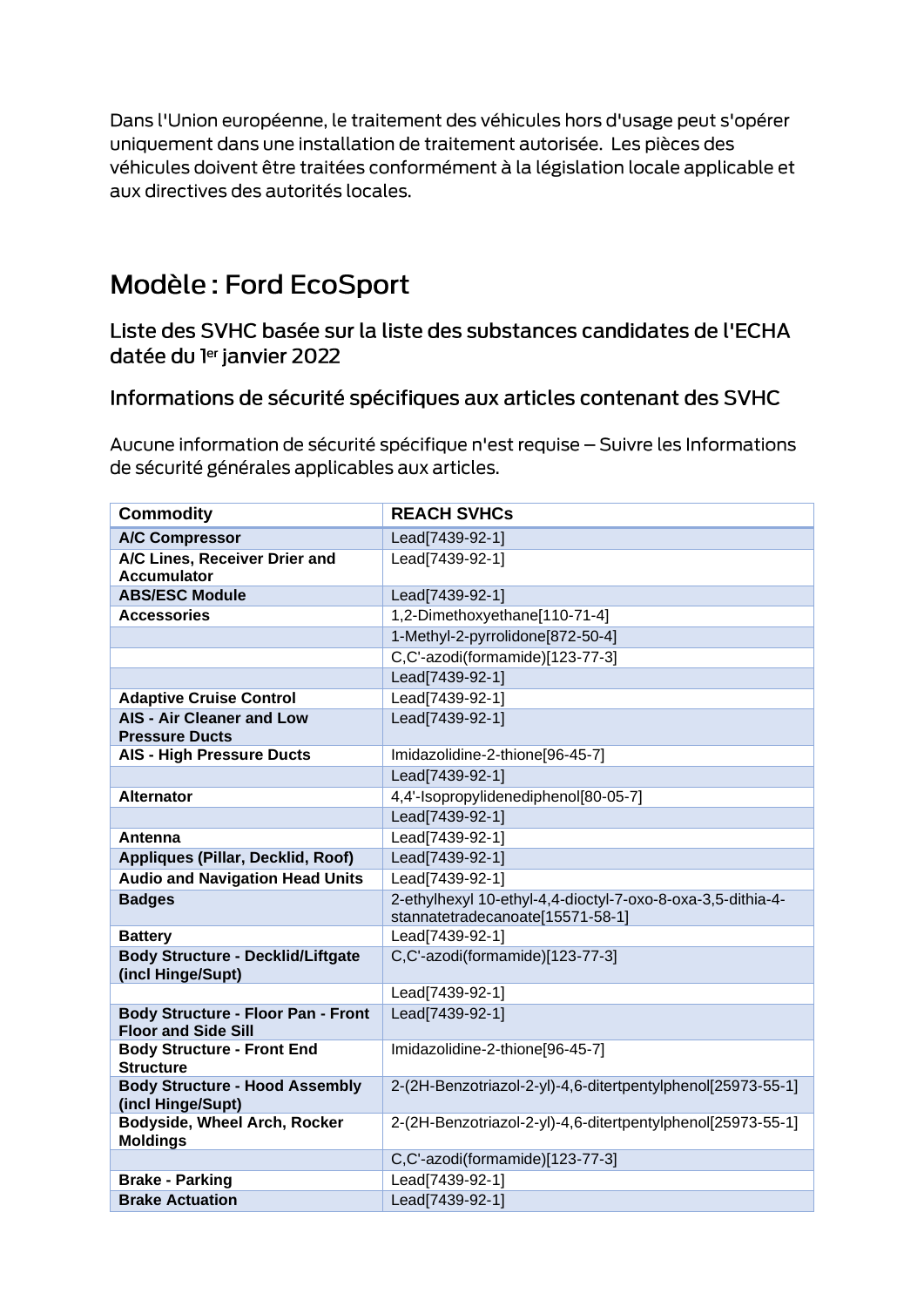| <b>Brake Tubes and Hoses</b>                             | Lead[7439-92-1]                                             |
|----------------------------------------------------------|-------------------------------------------------------------|
| <b>Brakes - Caliper &amp; Anchor Brkt</b>                | Lead[7439-92-1]                                             |
| <b>Assy (Front, Rear)</b>                                |                                                             |
| <b>Brakes - Drum (Front/Rear)</b>                        | Lead[7439-92-1]                                             |
| <b>Bumpers Beams (Un-Exposed) -</b><br><b>Front/Rear</b> | Lead[7439-92-1]                                             |
| <b>CHMSL</b>                                             | Lead[7439-92-1]                                             |
| <b>Console Floor/Rear</b>                                | 2-(2H-Benzotriazol-2-yl)-4,6-ditertpentylphenol[25973-55-1] |
| <b>Control Arm and Bushing</b>                           | Cobalt-dichloride[7646-79-9]                                |
| <b>Assembly</b>                                          |                                                             |
| <b>EDS Wiring Assembly &amp;</b><br><b>Components</b>    | 6,6'-Di-tert-butyl-2,2'-methylenedi-p-cresol[119-47-1]      |
|                                                          | Lead[7439-92-1]                                             |
| <b>EGR System (Gas/Diesel)</b>                           | Lead[7439-92-1]                                             |
| <b>Electro/Mechanical Devices</b>                        | Lead[7439-92-1]                                             |
| <b>Electronic Control Panel and CCH</b>                  | Lead[7439-92-1]                                             |
|                                                          | N,N-Dimethylacetamide[127-19-5]                             |
|                                                          | Octamethylcyclotetrasiloxane[556-67-2]                      |
| <b>Electronic Modules - Displays</b>                     | 2-(2H-Benzotriazol-2-yl)-4,6-ditertpentylphenol[25973-55-1] |
|                                                          | Lead[7439-92-1]                                             |
| <b>Electronic Modules - SYNC</b>                         | Lead[7439-92-1]                                             |
| <b>Engine Covers and Badges</b>                          | Lead[7439-92-1]                                             |
| <b>Engine Sealing (Including head</b>                    | Lead[7439-92-1]                                             |
| gaskets)                                                 |                                                             |
| <b>Engine Water Pumps</b>                                | Lead[7439-92-1]                                             |
| <b>Evaporator and Blower Assemby</b>                     | Lead[7439-92-1]                                             |
| (HVAC Module)                                            |                                                             |
| <b>Fan/Radiator Module</b>                               | Lead[7439-92-1]                                             |
| <b>FEAD</b>                                              | Lead[7439-92-1]                                             |
| <b>Fuel Canister Assembly</b>                            | Lead[7439-92-1]                                             |
| <b>Fuel Injection</b>                                    | Imidazolidine-2-thione[96-45-7]                             |
| <b>Fuel Lines</b>                                        | Lead[7439-92-1]                                             |
| <b>Fuel Tanks</b>                                        | Lead[7439-92-1]                                             |
| <b>GOR and Radiator Support</b>                          | Lead[7439-92-1]                                             |
| <b>Headlamp / Side Marker</b>                            | Diboron-trioxide[1303-86-2]                                 |
|                                                          | Lead[7439-92-1]                                             |
| I/S Mirror                                               | Lead[7439-92-1]                                             |
| <b>Instrument Cluster</b>                                | Lead[7439-92-1]                                             |
| <b>Interior Lighting</b>                                 | 4,4'-Isopropylidenediphenol[80-05-7]                        |
|                                                          | Lead[7439-92-1]                                             |
| <b>IP Substrate and Ducts</b>                            | C,C'-azodi(formamide)[123-77-3]                             |
| Latches - Hood, Decklid and<br><b>Liftgate Latches</b>   | C,C'-azodi(formamide)[123-77-3]                             |
|                                                          | Lead[7439-92-1]                                             |
| Latches - Side Door/Latch Mini                           | Cobalt-dinitrate[10141-05-6]                                |
| <b>Module</b>                                            |                                                             |
|                                                          | Lead[7439-92-1]                                             |
| <b>Leaf Screen</b>                                       | C,C'-azodi(formamide)[123-77-3]                             |
| <b>Locks</b>                                             | 1,2-Dimethoxyethane[110-71-4]                               |
|                                                          | Lead[7439-92-1]                                             |
| <b>Mirrors</b>                                           | Lead[7439-92-1]                                             |
| <b>Paint</b>                                             | 2-(2H-Benzotriazol-2-yl)-4,6-ditertpentylphenol[25973-55-1] |
| <b>PATS Transceiver</b>                                  | Lead[7439-92-1]                                             |
| <b>Pedal Box</b>                                         | 6,6'-Di-tert-butyl-2,2'-methylenedi-p-cresol[119-47-1]      |